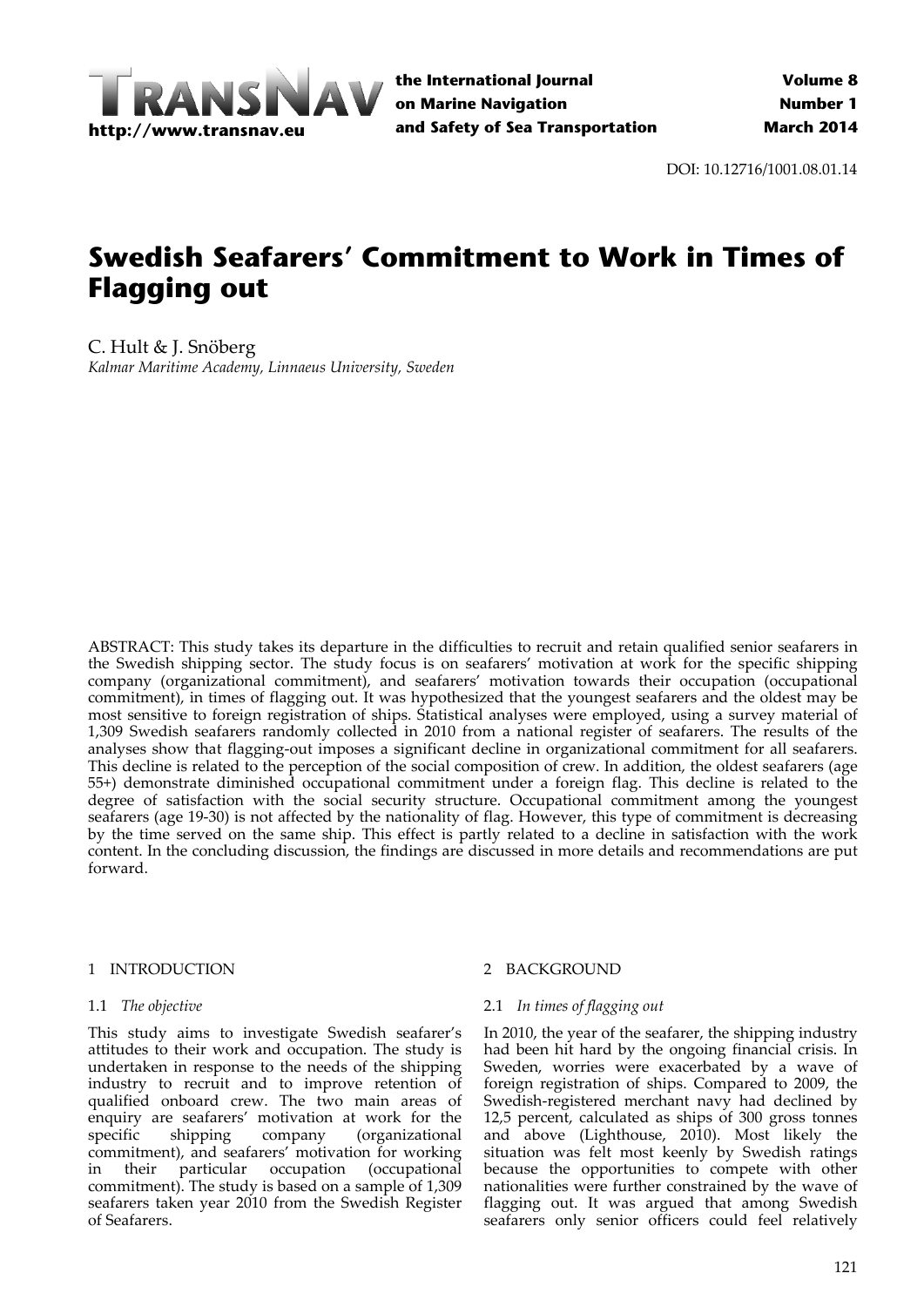secure in light of current developments. (Swedish Employment Service Maritime 2010: 21). However, the situation has most likely had a dampening effect on the enthusiasm of all Swedish seafarers regardless of rank.

## 2.2 *Difficulties with recruitment and retention of seafarers*

One lingering problem for the Swedish shipping sector has to do with the recruiting and retaining of qualified and experienced onboard personnel (Swedish Maritime Administration, 2010: 4). A common estimate has been that the average time a Swedish ship's officer remains in the occupation is only eight years (Swedish Employment Service<br>Maritime, 2010: 10; Swedish Maritime Maritime, 2010: 10; Swedish Maritime Administration, 2010: 17).

Another problem is that the sector suffers with a large proportion of employees who are approaching the end of their active careers in the Swedish shipping sector. The average age of onboard personnel rose by 11 percent between 2006 and 2009 (Swedish Employment Service Maritime, 2010: 8).

Thus, we find two rather disparate trends in the Swedish shipping sector; one that is gradually making the labour market for Swedish seafarers smaller, and one that makes it more difficult for ship‐owners to recruit and retain educated seafarers. The question we need to ask is how the seafarers' commitment to their work and occupation is affected in this development?

## 3 RESEARCH AND THEORETICAL CONSIDERATIONS

## 3.1 *Research on attitudes to work*

Quantitative studies on seafarers' attitudes to work are sparsely occurring. However, taking a broad look around we find a number of studies from different parts of the world (e.g. Guo et al., 2005; Turker & Er, 2007; Guo et al., 2010; Sencila et al., 2010; Pan et al., 2011). We also find that there has been some particular interest in the cruise sector, depending on the belief that happy service staff tend to produce happy customers (e.g. Larsen et al., 2012; Testa, 2001; Testa et al., 2003; Testa & Mueller, 2009).

In Sweden, studies on seafarers and their occupation have been mainly based on interviews and observations, with focus on subjects like seafaring life, culture, stress, fatigue, and safety. There are, however, three Swedish studies with quantitative approaches. Two Swedish studies are focusing on job satisfaction onboard merchant ships (Werthén, 1976; Olofsson, 1995). Only one study are focusing on commitment to work and occupation (Hult, 2012).

Of course, job satisfaction and commitment to work are related phenomena, but the terms are far from synonymous. By definition, commitment to work encompasses a certain measure of motivation and dedication from the individual, which is not necessarily the case with job satisfaction (c.f. Steers & Porter, 1987: 29; Steers, 1984: 132). Job satisfaction is customarily regarded as an emotional response to a

work situation (Steers, 1984: 428‐444). Accordingly, job satisfaction may be more correctly regarded as one underlying factor for the development of work‐ related commitments (Steers, 1984: 442; Hult, 2005).

## 3.2 *Organizational commitment*

Organizational commitment has to do with loyalty and dedication in the specific job and to the specific work organization. Research has indicated an important relationship between this type of commitment and employee turnover (e.g. Steers, 1977). Organizational commitment is driven mainly by what people feel they get out of the job and how far this aligns with individual preferences. If work‐ related preferences and perceived conditions agree, the individual is expected to express a high level of dedication and loyalty (Hult, 2005).

Earlier research has shown that perceived nonfinancial gains have a stronger positive impact on loyalty and dedication at work than perceived financial gains (Hult, 2005). But rather than differentiating between financial and non‐financial factors, the distinction in this research tradition is between *internal* and *external* factors. With internal factors we refer to rewards one receives *within* the work – such as a sense of well‐being and pride from the feeling that one is doing good and important work. With external factors we refer to rewards one receives *for* work performed – such as pay and other benefits (Hackman and Lawler, 1971; Lincoln & Kalleberg, 1990: 98). This does not mean that external factors are less important, but their positive effects on commitment tend to be relatively short‐lived (Herzberg et al., 1993: 70‐83).

## 3.3 *Occupational commitment*

If organizational commitment has to do with the specifics of working life, occupational commitment has to do with the generalities for an occupation. Like in organizational commitment there is a more qualitative and emotional driver, which is the aspect that has been given the most attention in earlier research (c.f. Lee et al., 2000). It is, for example, primarily within an occupation that people can develop a sense of status and identity. Earlier research shows that the duration of education, age, and years invested in the occupation have positive effect on occupational commitment (Nogueras, 2006).

It has been reported that perceptions of social quality and of leadership quality in the work organization influence occupational commitment (Van der Heijden et al., 2009). A positive correlation between occupational commitment and perceived autonomy at work has also been reported (Giffords, 2009). There are also reports of a strong correlation between commitment to the occupation and commitment to the organization (Lee et al., 2000). In other words, if people have a long, thorough professional education, are motivated in their day‐to‐ day work and happy with their specific jobs, they can be expected to demonstrate a strong emotional relationship to their occupations.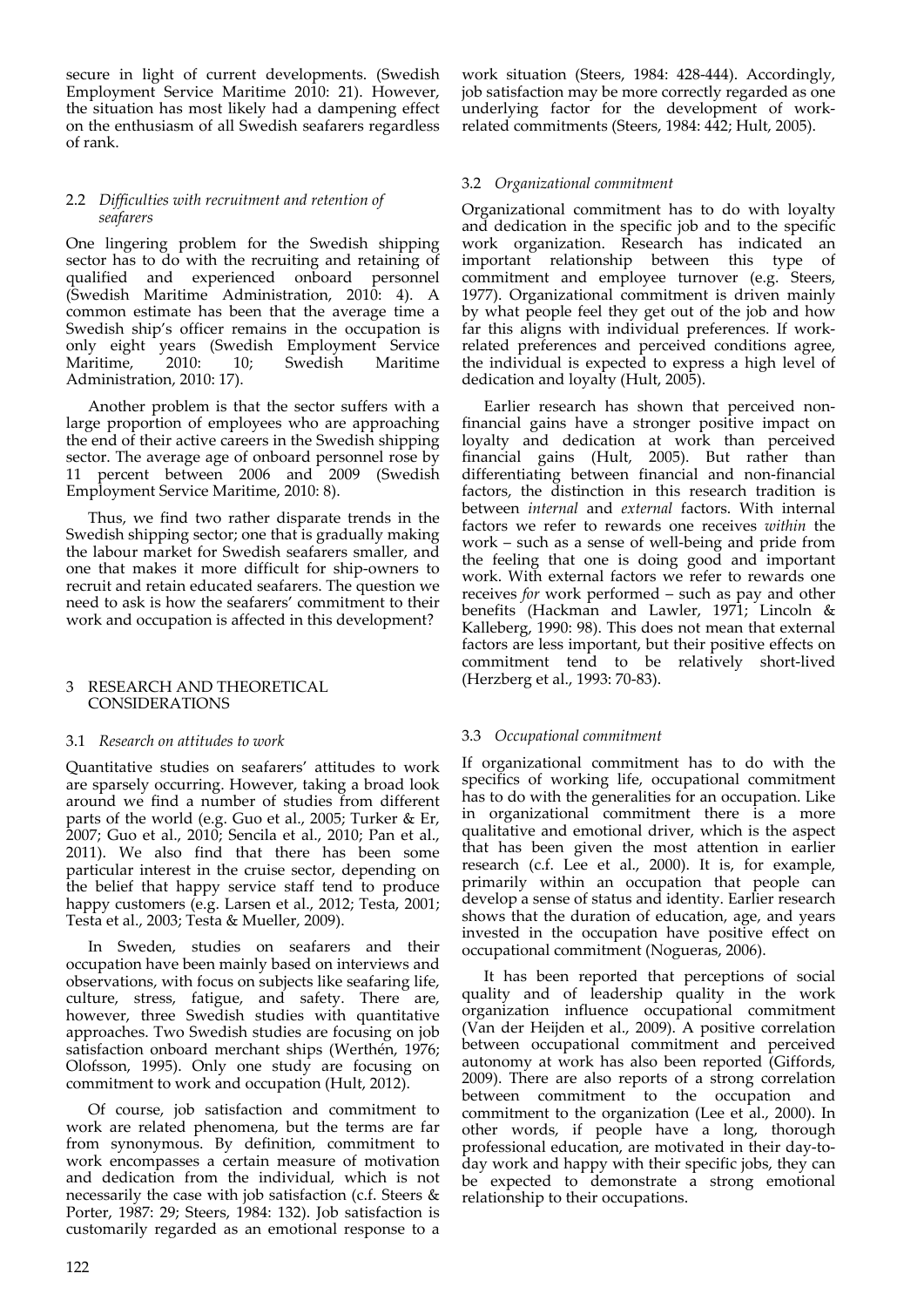However, occupational commitment differs from organizational commitment in that satisfaction with a specific workplace may be low even while identification with the occupation is high. It is more difficult to imagine that the opposite situation would be particularly common, although it is entirely possible that higher satisfaction with the occupation also strengthens commitment to the specific workplace. In most cases it is probably also much easier to switch workplace and remain in the same occupation than the reverse, which might contribute to a tendency to direct dissatisfaction towards the particular job rather than the occupation. Research has in any case shown that strong occupational commitment restrains decisions to leave a job (Nogueras, 2006).

## 3.4 *Expectations of the study*

In this study we may expect to find differences in commitment depending on age. It has been shown that older people generally express greater loyalty towards their work than do younger people (Mathieu & Zajac, 1990; Guo et al., 2005; Hult, 2012). Here we need to consider that age is intertwined with the time accumulated in certain work situations which theoretically can have both positive and negative effects on attitudes depending on individual experiences in the job.

With respect to the Swedish situation of foreign registration of ships, it has been argued that seafarers are "vulnerable to exploitation and abuse" as they are employees in what is called "the world's first genuinely global industry" (ILO, 2012). Seafarers have been advised to always be aware of what flag the ship is flying and "where necessary, ask for assistance to find out what are the laws of that flag State" (ITF, 2012). It has been indicated that flagging‐ out can pose significant damage to seafarers commitment to their work (Hult 2012), but the mechanisms at work here has not yet been studied in detail.

Hypothetically, the youngest seafarers and the oldest may be most sensitive to foreign registration. When it comes to the youngest age group, it has been questioned whether we could expect young people to put their faith in a sector that continuously seeking the most convenient flag (SBF, 2010). When it comes to the oldest age group, it has been pointed out that social security and especially the forthcoming retirement income can become a disappointment under foreign flag (Sjömannen, 2011: 12‐17).

Thus, we may expect that the flag state have the greatest efect on organizational and occupational commitment in the youngest and oldest age groups. Based on earlier research we may expect that effects of flag state are independent of other indicators of nationality, such as working in a nationally mixed crew (Guo et al., 2005).

### 4 METHOD

#### 4.1 *Collection of data*

This study is based on a sample taken from the Swedish Register of Seafarers using unrestricted random selection of deck and engineering personnel for the men, and of catering personnel for both men and women. Because women still are strongly underrepresented among deck and engineering personnel, all women from these departments were drawn into the framework.

The data were collected via postal surveys during the period of 8 March to 8 September 2010. The questionnaire was based on pre‐existing questionnaires from the International Social Survey Programme, Work Orientations III study (ISSP, 2005). Additional items were all developed with theoretical connections to earlier research on work related commitment. When appropriate, the items were adapted to the specifics of the seafaring occupation.

The final material consists of 1,309 respondents with an answering rate of 54%. After control of different aspects, such as gender, age, onboard position, trade area, and type of ship, the material was found representative for Swedish seafarers on Swedish‐controlled ships.

Although sufficient demographic and work‐ related representativity, it is (as always) difficult to estimate the likeliness of non‐response effects on the *attitudinal* representativity. An educated guess would be that people who take great interest in their work may be more likely than others to complete this type of questionnaire and therefore be over‐represented in the sample. If so, the attitudinal patterns found in the analysis would still be correct, but the levels of commitment would be slightly overestimated (i.e. Hult & Svallfors, 2002).

## 4.2 *Processing of data and analysis*

The Statistical Package Social Science (SPSS) were used throughout the analysis. The dependent and explanatory indices were constructed using Principal Component Analysis (PCA) and control for internal reliability. In order to control for the influence of different and competing variables, multiple regression analysis (OLS regression), allowing adjusted effects, were used in several steps of the analysis.

The dependent variables are all based on attitude questions expressed as statements on which respondents were asked to take a position by selecting a fixed option on a five‐point Likert Scale, from *strongly agree* to *strongly disagree*. After mapping the pattern of latent factors underlying a number of different indicators, using PCA, the appropriate indicators for occupational and organizational commitment came out as shown in Table 1.

All indicators above were recoded so that 0 denotes the option that entails the lowest commitment and 4 the highest. The indicators were then summarized within two separate indices; one representing organizational commitment and one representing occupational commitment. To facilitate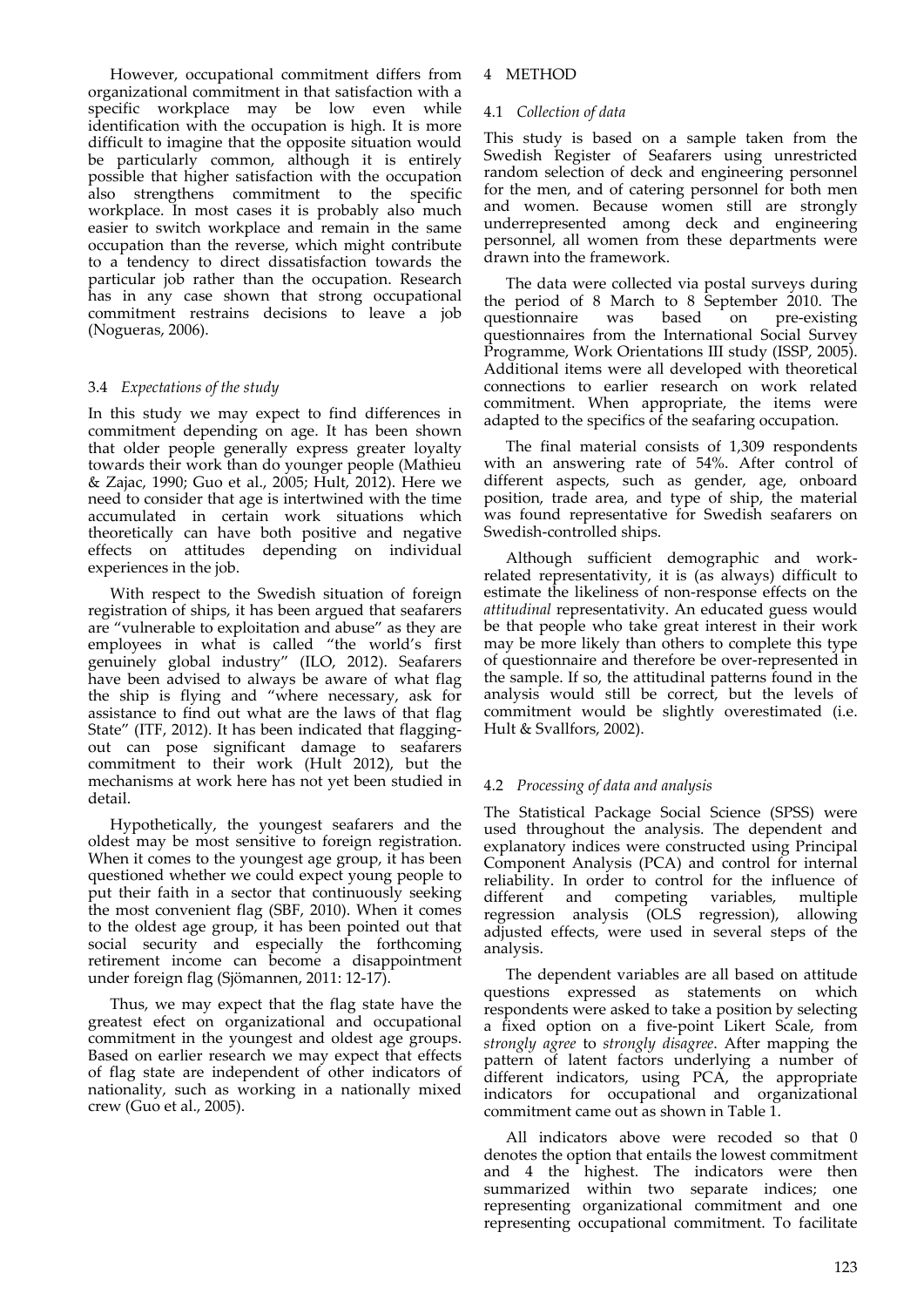interpretation of the results, each index is then divided by its maximum values and multiplied by 100. Each index is thus permitted to vary between 0 and 100.

#### Table 1. Dimensions of commitment

#### *Occupational Commitment, indicators:*

- There are qualities to the seafaring occupation that I would miss in another occupation.
- The seafaring occupation is part of my identity. The seafaring occupation is not just a job, it is a lifestyle.
- I feel proud of my occupation as a seafarer.<br>I would prefer to remain in the seafaring
- occupation even if I were offered a job with higher pay on land.

*Organizational Commitment, indicators:*

- <sup>I</sup> am willing to work harder than <sup>I</sup> have to in order to help the shipping company <sup>I</sup> work for succeed.
- I am proud to be working for my shipping
- company. <sup>I</sup> would turn down another job that offered quite <sup>a</sup> bit more pay in order to stay with this shipping company.

Table 2 presents the mean value and standard deviation for each index. The high mean value and the low standard deviation for occupational commitment indicates that seafarers are quite united in their high commitment to, and identification with, the seafaring occupation. Cronbach's Alpha is a test of the internal correlation among the indicators in each index – the higher the value (between 0 and 1), the more reliable the index. Both indices turn out sufficiently stable.

|  | Table 2: Work attitudes index – Swedish seafarers in 2010 |  |
|--|-----------------------------------------------------------|--|
|  |                                                           |  |

|                      | Occupational<br>commitment | Organizational<br>commitment |
|----------------------|----------------------------|------------------------------|
| Mean value $(0-100)$ | 71.7                       | 50.3                         |
| Standard deviation   | 16.78                      | 20.81                        |
| Cronbach's Alpha     | 0.82                       | 0.73                         |

#### 5 RESULTS

#### 5.1 *Age, time and commitment*

In Figure 1 we can see how organizational and occupational commitments are distributed among four age categories: age 19‐30, 31‐42, 43‐54, and 55+. There is a weak increase in occupational commitment between the two youngest categories and between the two oldest. Moving to organizational commitment, we find a considerably stronger and pronounced linear increase by age category. However, this type of commitment is consistently weaker than occupational commitment.

For obvious reasons, the measure of age is often intertwined with different aspects of investment in time. In our case this is illustrated with the number of years seafarers have worked at sea, how long they have worked in their present positions, how long they have served on their present ships, and how long they have been working for their specific shipping companies. In order to control for undesired levels of collinearity between these variables, a Variance Inflation Factor (VIF) test was made for models in Figures 2‐4. In no case the VIF value reached over 2,7 indicating fully acceptable levels of collinearity.







In Figures 2‐3 the effects of all types of invested time on occupational and organizational commitment are displayed. Dark bars indicate statistical significance. Positive effects ascend from the 0 line and negative effects descend. Each bar shows the average effect for one year. The chart's 0‐line thus represents the average position at one year's less invested time. Because the effects represented by the chart refer to an average value change per year, the effects are also small – but even small effects become significant if the tendency is sufficiently stable.

For both types of commitment it becomes clear that significant effects are positive in direction. Invested years at sea show a positive effect on both occupational and organizational commitment. The latter type of commitment is also positively affected by years in company.

After examination of each age group (not shown here) it became clear that only occupational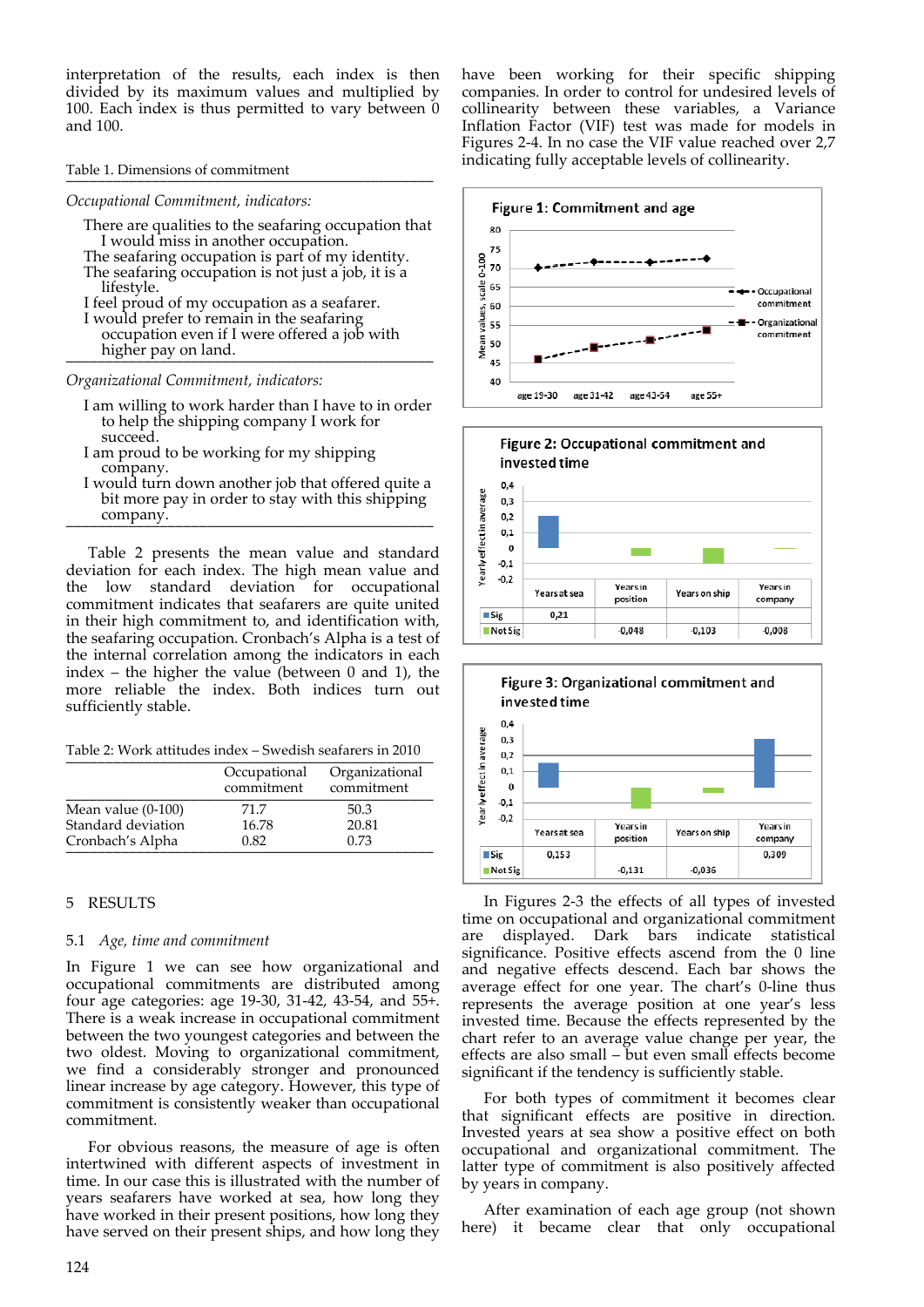commitment is vitiated by a negative and significant age-related effect from invested time. Figure 4 reveals the surprisingly strong negative effect per year invested on the ship in the 19‐30 age group (other aspects of time are controlled for, not shown).

## 5.2 *Age, nationality and commitment*

As touched upon in the introduction, there is a strong international element to shipping. This element may or may not be a source of misunderstandings and conflicts. When it comes to the nationality of the flag, it may also, for the Swedish seafarers, be a case of dissatisfaction with unfamiliar organizational features if the flag is not Swedish. Accordingly, the motivational effect of factors such as the nationality of crew and flag need to be investigated with mutually control.







In Figure 5 it can be seen that seafarers' organizational commitment is strongly and negatively affected when the ship is flying a foreign flag. This is true even when nationality of crew is controlled for. Thus, loyalty and commitment to the employer are considerably higher among seafarers on Swedish‐ flagged ships. No effects of nationality, other than that of flag, reach significance.

When it comes to occupational commitment, on the other hand, it became clear that the nationality of crew and flag lack general impact (not shown here). However, investigation of each age group revealed interesting figures for the oldest age group. This is displayed in Figure 6, were we find a large negative effect of foreign flag in the 55+ age category. Clearly, older seafarers demonstrate less interest in the seafaring occupation if their ship is flagged‐out.

## 5.3 *Explaining the results*

When trying to explain differences in commitment, it is a good idea to start with controlling for respondents' workplace position. This is because positions often entail differences in perception of the work content. Figure 7 shows those onboardpositions, for the age category 19‐30, where the decline in occupational commitment due to invested time on ship is most pronounced. Here we can see that it is junior deck officers and catering ratings that display the most pronounced decline related to time invested on ship. However, multivariate statistical tests (not shown here) revealed that time on ship impose a significant effect on occupational commitment in its own right, i. e. independently of onboard‐position, and also of type of ship and trade‐ area.





The same procedure was conducted concerning the finding that foreign flag pose a significant and negative effect on organisational commitment for all ages. Figure 8 shows that senior deck officers, junior deck officers, junior engine officers, and deck ratings are those onboard positions that display the most pronounced decline in commitment due to foreign flag. However, multivariate tests (not shown) made clear that also the effect of flag state remain significant and independently of onboard position.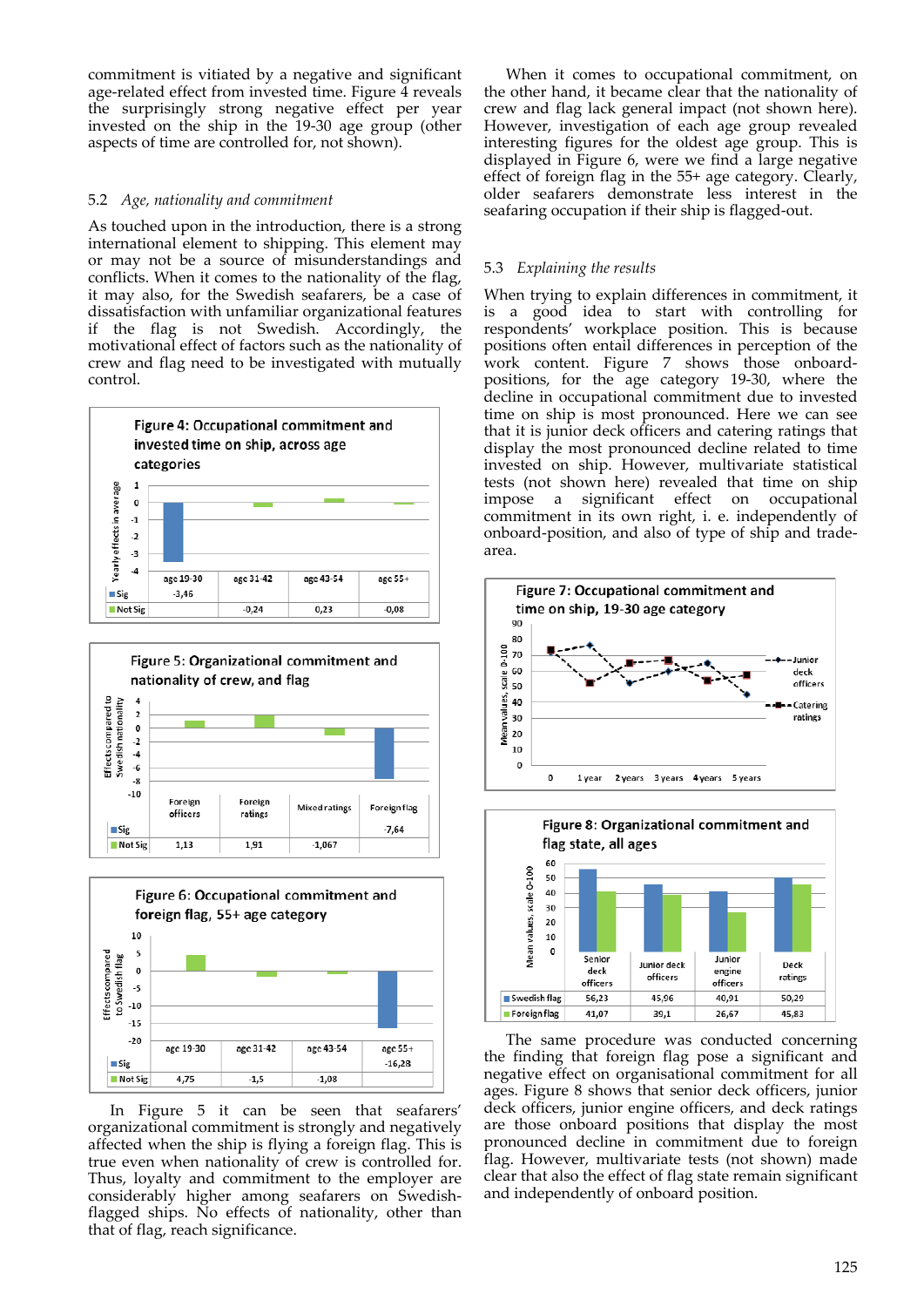The finding that foreign flag has a significant and negative effect on occupational commitment for the age category 55+, was also tested with onboard position. Figure 9 tells us that the strongest effects are found among senior deck officers, junior engine officers and deck ratings. Multivariate tests (not shown) made clear that the initial effect of flag state remain significant and independent of onboard position concerning the age category 55+.

Thus, in order to properly explain the observed impediments for organizational and occupational commitment, we need to turn our attention to differences in the degree to which seafarers valuate different aspects of their job related to the extent to which the aspects are perceived satisfied at work.



#### Table 3. Cronbach's Alpha, Explanatory dimensions

|                                                                                                                                                          | Importance<br>of the<br>aspects | How well<br>the aspects<br>are satisfied |  |
|----------------------------------------------------------------------------------------------------------------------------------------------------------|---------------------------------|------------------------------------------|--|
| Social security structure:                                                                                                                               | 0.65                            | 0.59                                     |  |
| Job security<br>Being useful to society<br>Good leadership<br>A union that looks out for members' interests<br>Good relations with the land organization |                                 |                                          |  |
| Social composition onboard :                                                                                                                             | 0.81                            | 0.71                                     |  |
| Carefully considered gender composition<br>Carefully considered age composition<br>Carefully considered ethnic composition                               |                                 |                                          |  |
| Job content onboard:                                                                                                                                     | 0.70                            | 0.75                                     |  |
| Good career opportunity<br>Interesting tasks<br>Autonomy<br>Skills development                                                                           |                                 |                                          |  |

The material contains several statements concerning the importance and perceived satisfaction with various aspects of the job. After mapping the pattern of latent factors three appropriate dimensions (each containing importance of and satisfaction with the aspects) came out as presented in Table 3.

All indicators were summarized within separate indices and divided by their maximum values and multiplied by 20 so that the explanatory variables can vary between 0 *not important* (valuations) and *not satisfied* (perceptions), to 20 *very important* (valuations) and *completely satisfied* (perceptions). In Table 4‐6 these variables are used as control on those previous results where they each show the strongest explanatory effects.

In Table 4, Step I, the initial effect of foreign flag on organizational commitment is, as expected, negative and significant. Moving from Step I to Step II, the variables of social composition are entered, both showing positive and significant effects while the effect of flag is declining and becomes insignificant. The flag effect is thus explained by the valuation and perception of the *social composition onboard*. We can see that organizational commitment is increasing with 1,84 (on the scale of 0‐100) for every positive change in perception of the social composition (on the scale 0‐20). Thus, the result tells us that the perception of ill considered social composition onboard flagged‐out ships impairs organizational commitment among Swedish seafarers.

Table 4. Organizational commitment, flag state and main explanatory dimension, all ages

|                                                                         | Organizational commitment |             |  |
|-------------------------------------------------------------------------|---------------------------|-------------|--|
|                                                                         | Step I                    | Step II     |  |
| Foreign flag (comp. with Swedish)<br>Carefully considered social        | $-7.16*$                  | -4.27       |  |
| composition is important (0-20)<br>Having a carefully considered social |                           | $0.54***$   |  |
| composition (0-20)                                                      |                           | $1.84***$   |  |
| Proportion of explained variance (%)<br>Number of respondents           | 0.6<br>1121               | 9.7<br>1063 |  |

Significance levels: bold and  $*** = 0.001$  level,  $** = 0.01$  level,  $* = 0.05$  level.

In Table 5 we get a similar result using the same analytical principles as in Table 4. The impaired occupational commitment under a foreign flag for the oldest age group is explained by the degree of satisfaction with the *social security structure*.

Table 5. Occupational commitment, flag state and main explanatory dimension, 55+ age category

|                                      | Occupational commitment |           |  |
|--------------------------------------|-------------------------|-----------|--|
|                                      | Step I                  | Step II   |  |
| Foreign flag (comp. with Swedish)    | $-15.86**$              | $-9.49$   |  |
| Social security structure is         |                         |           |  |
| important (0-20)                     |                         | $1.12***$ |  |
| Having a good social security        |                         |           |  |
| structure (0-20)                     |                         | $1.70***$ |  |
| Proportion of explained variance (%) | 2,1                     | 16,2      |  |
| Number of respondents                | 350                     | 298       |  |
|                                      |                         |           |  |

Significance levels: bold and \*\*\* = 0.001 level, \*\* = 0.01 level,  $* = 0.05$  level.

Table 6. Occupational commitment, time on ship and main explanatory dimension, 19-30 age category

|                                                                                      | Occupational commitment |                                 |  |
|--------------------------------------------------------------------------------------|-------------------------|---------------------------------|--|
|                                                                                      | Step I                  | Step II                         |  |
| Years on ship<br>Job content is important (0-20)<br>Having a good job content (0-20) | $-2.21***$              | $-1.99***$<br>0.21<br>$1.42***$ |  |
| Proportion of explained variance (%)<br>Number of respondents                        | 6,5<br>220              | 17,8<br>210                     |  |

Significance levels: bold and \*\*\* = 0.001 level, \*\* = 0.01 level,  $* = 0.05$  level.

In Table 6 we find less success trying to explain the decline in occupational commitment related to time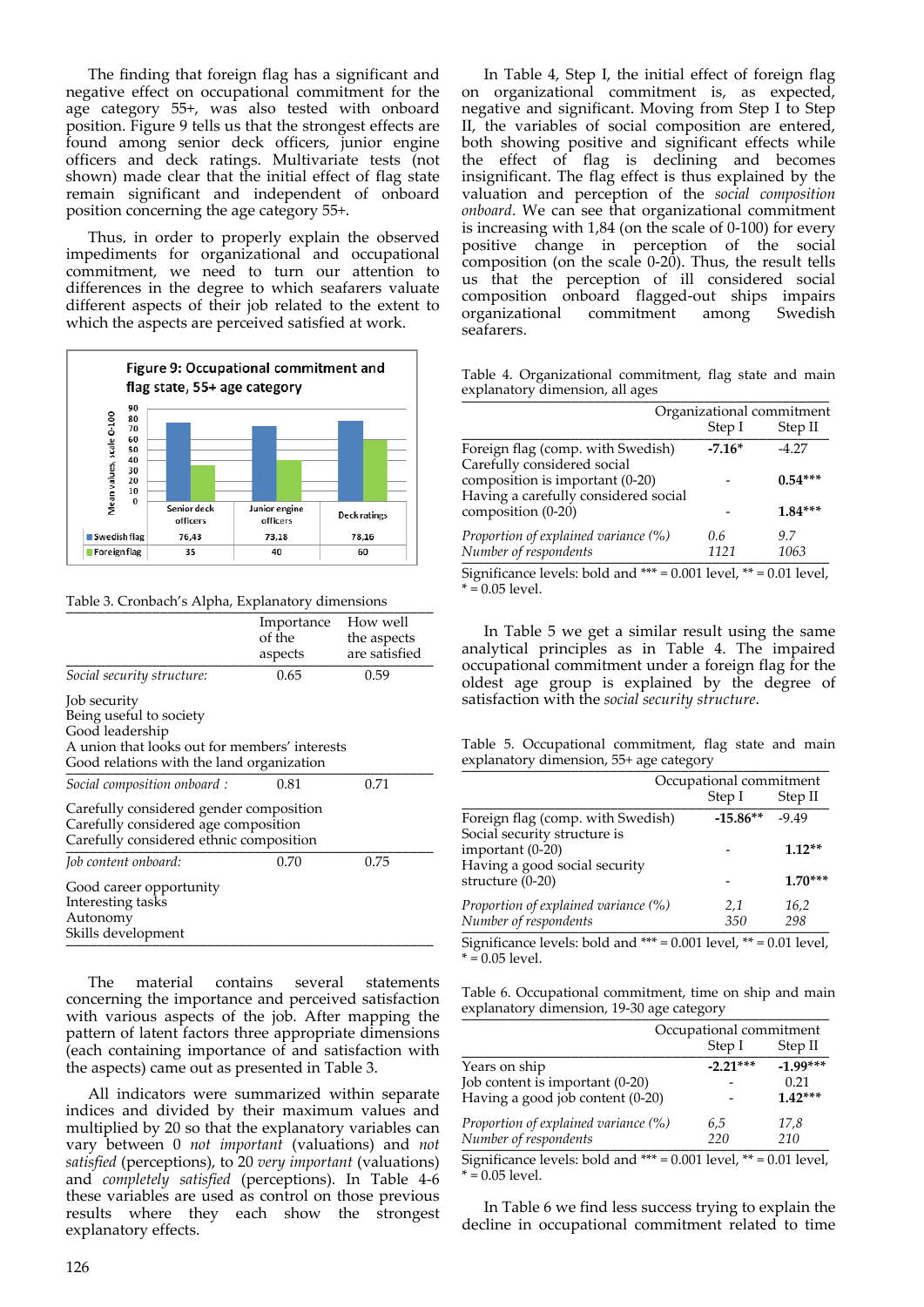served on the same ship for the youngest age group. This finding is difficult to explain statistically although the negative effect is diminishing in size in step II. Thus, *perceived job content* is at least part of the explanation, indicating that the perceived value of job content declines somewhat with time on ship. It is worth noting that the initial effect of time on ship is smaller here than in Figure 4, due to no time collinearity in Table 6.

## 6 CONCLUSIONS

#### 6.1 *The results*

The initial questions in this study concerned Swedish seafarers' motivation at work for the specific shipping company (organizational commitment) and their motivation to work in their particular occupation (occupational commitment). It was hypothesised that the youngest and the oldest seafarers would be the most sensitive for the current development of foreign registration of ships, and that this would lead to a decline in their organizational and occupational commitment. The hypothesis has only partly been supported by this study.

The result shows that the main negative effects on seafarers' commitment at work primarily have to do with invested time and flag state. The youngest age category (19‐30 years of age) display a decline in occupational commitment related to time served on the same ship, partly due to a decline in satisfaction with work content for each year on the same ship. It was also shown that the oldest seafarers (age 55+) demonstrate a significantly diminished occupational commitment under foreign flag compared to a Swedish. This effect was explained by satisfaction with the social security structure in current employment.

Another important finding from this study is that flagging‐out impairs seafarers' organizational commitment in general, independently of age. This effect was explained by the degree to which the social composition onboard is perceived as carefully considered.

## 6.2 *Discussion and recommendations*

The results show that young seafarers' drop in their occupational commitment by invested time on ship. This finding can only partly be explained by a decline in satisfaction with work content. We may therefore ask for the remaining reason for this loss in commitment. A contributing part of an explanation might possibly have to do with a mismatch between the idea about the adventure and freedom of the seafaring life and the reality for young seafarers walking the same deck for too long.

From the individuals' perspective the time spent as a seafarer may therefore be felt like a poor investment described as *wasted* time rather than invested. For a young officer who has spent several years in maritime education and training prior to the introduction to the first ship, the waste becomes

substantial, covering the perhaps most important period in life.

Based on these findings we strongly recommend the shipping companies to incorporate sincere career coaching in their HRM‐activities directed to their young employees. The results also call for a development of individual rotating systems for young employees with regards to trade area and ships. For small companies with one or only few vessels, it may be of mutual advantage to make cross‐company arrangements to share and lend young employees within some sort of informal crew pool system.

The older seafarers, on the other hand, demonstrate diminished occupational commitment under a foreign flag due to dissatisfaction with the social security structure. The oldest category of seafarers are thus more committed to the seafaring occupation if they sail under a Swedish flag because they perceive better leadership, better relations with the land organization, a strong Swedish union, better job security and feel they have ties to, and can contribute to, home society.

Based on these findings we strongly recommend the shipping companies to uphold a certain sense of homeland belongingness for onboard employees on flagged-out ships. It is important to keep management policies and routines close to expectations related to important motherland institutions. It is also important to retain a dialogue with the union, and to facilitate the development of sufficient social security agreements for employees under foreign flag.

Flagging‐out also impairs seafarers' organizational commitment in general, independently of age, due to a dissatisfaction with the degree to which the social composition onboard is perceived as carefully considered. Here it is important to underline that this have nothing to do with national/cultural conflicts onboard since crew nationalities has been controlled for in this study (Figure 5). Instead, it only has to do with the degree to which the social composition onboard is believed to be *carefully considered*. The finding tells us, however, that the social composition onboard is something very important for the seafarers.

Based on these findings we strongly recommend the shipping companies to carefully consider the social composition onboard their ships. Other than that, we can only conclude that flag state is important for the seafarers and that flag state and seafarers' perception of the social composition onboard are indeed correlated phenomena. Intensified research on the question of exactly why a change of flag comes with a change of the degree to which seafarers view the social composition onboard to be *carefully considered* is definitely needed.

Finally, if the current difficulties to recruit and retain experienced and qualified seafarers would be settled within a lasting trend, then the shipping companies will face a gigantic challenge trying to crew their future vessels. Most likely, this challenge does not apply only for Swedish controlled shipping. Therefore, internationally comparative research on organizational and occupational commitment is needed. Everyone with interests in the shipping sector